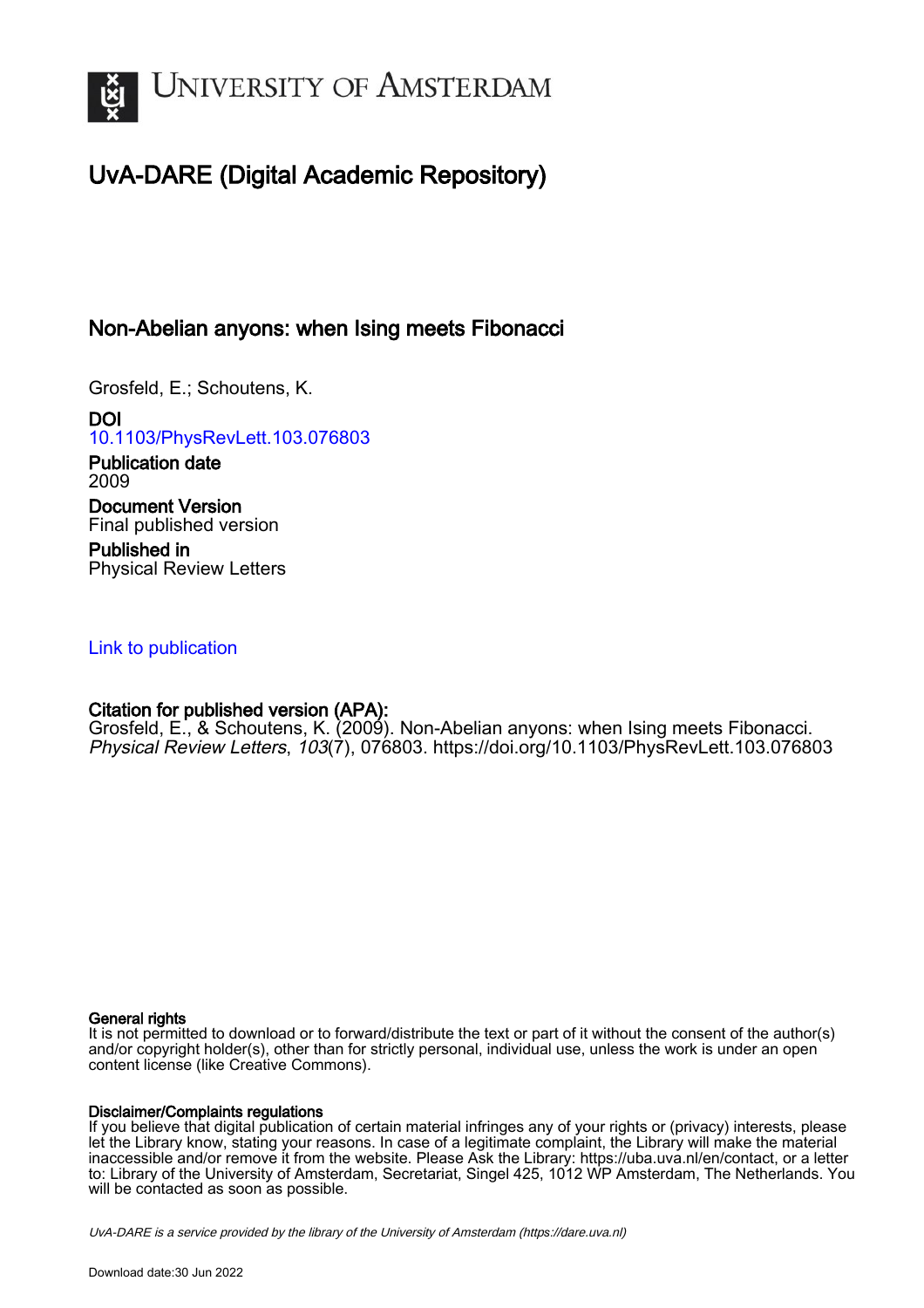### Non-Abelian Anyons: When Ising Meets Fibonacci

E. Grosfeld<sup>1</sup> and K. Schoutens<sup>2</sup>

<sup>1</sup>Department of Physics, University of Illinois, 1110 West Green Street, Urbana Illinois 61801-3080, USA<br><sup>2</sup>Institute for Theoretical Physics, Valckenierstraat 65, 1018 YF Amsterdam, The Netherlands  $2$ Institute for Theoretical Physics, Valckenierstraat 65, 1018 XE Amsterdam, The Netherlands (Received 20 October 2008; published 13 August 2009)

We consider an interface between two non-Abelian quantum Hall states: the Moore-Read state, supporting Ising anyons, and the  $k = 2$  non-Abelian spin-singlet state, supporting Fibonacci anyons. It is shown that the interface supports neutral excitations described by a  $(1 + 1)$ -dimensional conformal field theory with a central charge  $c = 7/10$ . We discuss effects of the mismatch of the quantum statistical properties of the quasiholes between the two sides, as reflected by the interface theory.

DOI: [10.1103/PhysRevLett.103.076803](http://dx.doi.org/10.1103/PhysRevLett.103.076803) PACS numbers: 73.43.Cd

The quantum statistics of particles confined to two spatial dimensions is not confined to be either bosonic or fermionic. Particles called (Abelian) anyons pick up phase factors upon braiding, while for non-Abelian anyons braiding is represented by nontrivial matrices acting on multicomponent wave functions or state vectors. Non-Abelian anyons offer most exciting perspectives for what is called topological quantum computation (TQC) [[1](#page-4-0)[,2\]](#page-4-1). The idea is that a collection of non-Abelian anyons, realized as excitations in a suitable quantum medium, open up a quantum register whose dimension depends on the number and the type of the anyons. This register can then be manipulated via a braiding of world lines of the anyons, leading to quantum logic gates.

The leading candidate for physical systems that can support non-Abelian anyons is specific fractional quantum Hall (QH) liquids. Current experimental investigations seek to confirm the tentative identification of the state underlying QH plateau observed at filling fraction  $5/2$ with the Moore-Read (MR) state [[3](#page-4-2)], or a close relative thereof [[4](#page-4-3)[,5\]](#page-4-4). This state is known to support non-Abelian anyons of so-called Ising type, the name deriving from an underlying algebraic structure which it has in common with the 2D Ising model at criticality. The braid matrices for Ising anyons are nontrivial, but they fall short of allowing universal TQC.

The other prototypical class of non-Abelian anyons is the so-called Fibonacci anyons. Their name derives from the fact that the dimensionality of the quantum register for an  $n$ -anyon state is the  $n$ th entry in the famous Fibonacci sequence  $f_n = 1, 2, 3, 5, \ldots, f_n = f_{n-1} + f_{n-2}$ . Matrices generated by successive braidings of such Fibonacci anyons are dense in the unitary group, implying that they are universal for TQC. All logic operations on the quantum register can be approximated to arbitrary accuracy by successive braidings (see, for example, [\[6](#page-4-5)]).

Two relatively simple quantum Hall states are known to support Fibonacci anyons (see, e.g. [[7\]](#page-4-6)). The first is the socalled Read-Rezayi state with order  $k = 3$  clustering, at filling  $\nu = 3/5$  (possibly related to a quantum Hall plateau observed at  $\nu = 12/5$ . The other is the  $k = 2$  non-Abelian spin-singlet (NASS) state proposed by Ardonne and one of the present authors in 1999 [\[8\]](#page-4-7), at filling  $\nu = 4/7$ . In many ways, this NASS state is similar to the MR state, the main difference being that it describes two species of fermions, which can be the spin-up and spin-down states of spin- $1/2$ electrons.

For general quantum Hall liquids, an edge separating the liquid from vacuum carries one or more gapless modes, described by a chiral conformal field theory (CFT). There is always a charge mode, which is responsible for the lowenergy transport properties characteristic of quantum Hall liquids. A non-Abelian state has neutral edge modes, which can be linked to the fusion channel degeneracies of the bulk non-Abelian state. For the MR state this neutral mode is a Majorana (Ising) fermion (CFT with central charge  $c =$  $1/2$ ) while for the  $k = 2$  NASS state the neutral modes are particular parafermions [descending from an  $SU(3)$  structure, with a CFT central charge  $c = 6/5$ ; see [[7–](#page-4-6)[9](#page-4-8)] for details.

In this Letter we consider an interface between the MR liquid (supporting Ising anyons) and the  $k = 2$  NASS liquid (supporting Fibonacci anyons) and we investigate how the mismatch between the underlying topological orders plays out in the properties of this interface. We establish that the interface supports gapless neutral modes described by a specific CFT of central charge  $c = 7/10$ . Dragging a Fibonacci anyon through this interface turns it into an Ising anyon, in the process exciting a specific  $(h =$  $3/80$ ) neutral interface mode. We also investigate to what extent processes where neutral bulk excitations tunnel to and from the interface can relax the internal state of qubits spanned by pairs of quasiholes.

For a MR-NASS interface to be possible experimentally, it will be necessary to have electronic interactions such that both the MR state (in the polarized case) and the NASS states (in the unpolarized case and at zero Zeeman splitting) represent stable phases. Exact diagonalization studies [\[10\]](#page-4-9) in the second Landau level (LL) indicate that it is indeed possible to modify the Coulomb interaction such that both the MR and the NASS wave functions (for up to  $N = 12$  particles) have high overlaps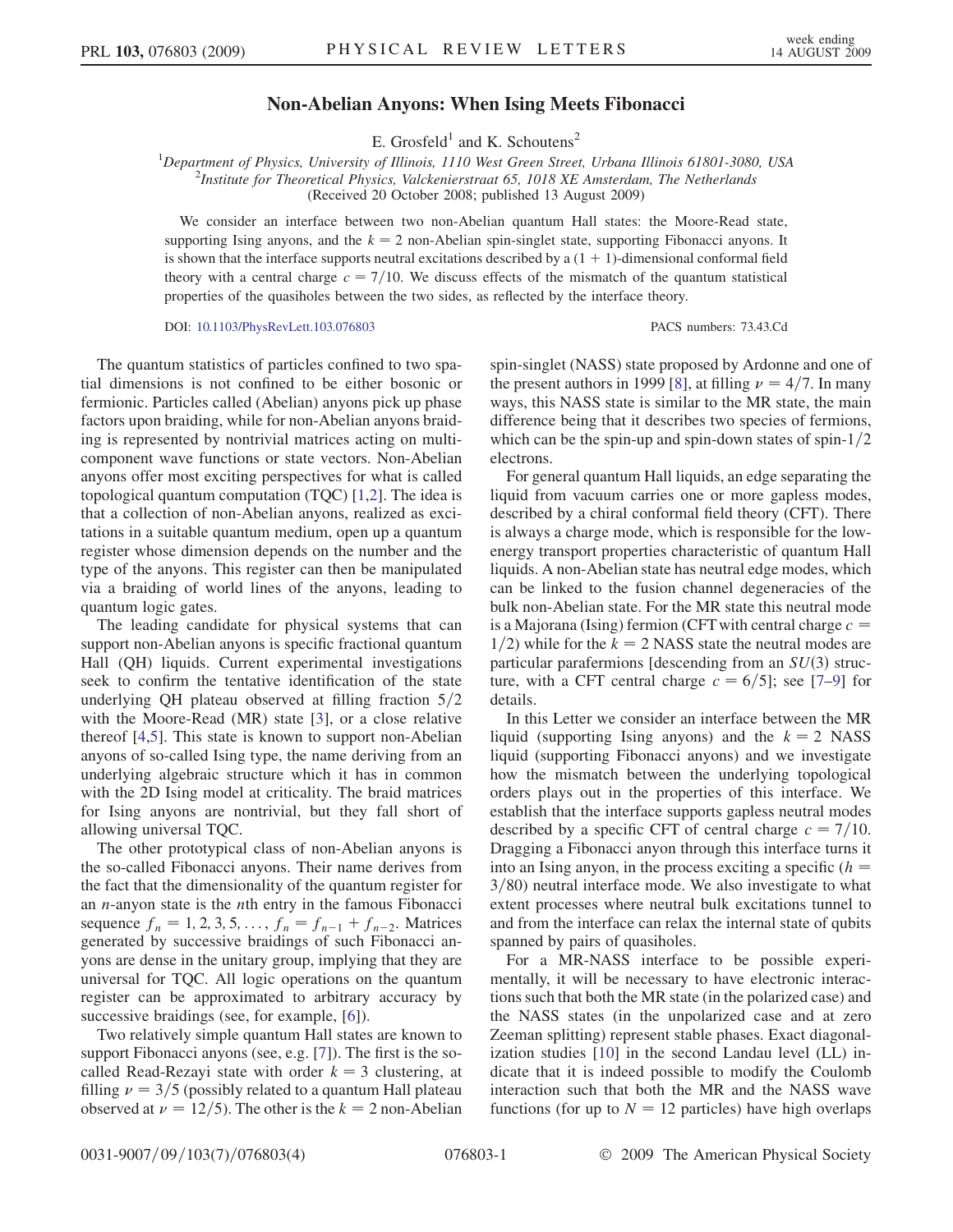with numerically obtained ground states in the appropriate regimes.

MR and NASS states.—The kinematic setting for the QH states we consider is the lowest Landau level (LLL), where N-body wave functions  $\Psi(z_1, \ldots, z_N)$  factor into an analytic, polynomial expression  $\tilde{\Psi}(z_1, \ldots, z_N)$  times a Gaussian factor. Below we first describe the bosonic versions of the MR and NASS wave functions (at filling  $\nu = 1$ and  $\nu = 4/3$ , respectively). Their fermionic counterparts at  $\nu = 1/2$  and  $\nu = 4/7$  are obtained by multiplication with an overall Jastrow factor  $\prod_{i < j} (z_i - z_j)$ . The bosonic<br>MR and NASS wave functions can be characterized as the MR and NASS wave functions can be characterized as the maximal density, zero-energy eigenstates of [\[11\]](#page-4-10)

$$
H = \sum_{i < j < k} \delta^{(2)}(z_i - z_j) \delta^{(2)}(z_i - z_k). \tag{1}
$$

<span id="page-2-0"></span>For the NASS states the coordinates  $\{z_i\}$  split as  $\{z_i^{\dagger}, z_j^{\dagger}\}$ .<br>The MP weves function can be written as

The MR wave function can be written as

$$
\tilde{\Psi}_{MR} = \frac{1}{\mathcal{N}} \sum_{S_1, S_2} \prod_{i < j \in S_1} (z_i - z_j)^2 \prod_{k < l \in S_2} (z_k - z_l)^2, \quad (2)
$$

where the sum is over all inequivalent ways of dividing the N coordinates into groups  $S_1$ ,  $S_2$  with  $N/2$  coordinates each. In a similar way, the bosonic NASS wave function for  $N_1$  spin-down particles and  $N_1$  spin-up particles is

$$
\tilde{\Psi}_{\text{NASS}} = \frac{1}{\mathcal{N}} \sum_{S_1, S_2} \Psi_{S_1}^{221}(z_i^{\dagger}, z_{j'}^{\dagger}) \Psi_{S_2}^{221}(z_k^{\dagger}, z_{l'}^{\dagger}), \tag{3}
$$

where the sum is over all inequivalent ways of dividing the coordinates to two groups, each containing  $N_1/2$  spin-up and  $N_1/2$  spin-down, and

$$
\Psi_{S_a}^{221}(z_i^{\dagger}, z_j^{\dagger}) = \prod_{i < j \in S_a} (z_i^{\dagger} - z_j^{\dagger})^2 \prod_{i' < j' \in S_a} (z_{i'}^{\dagger} - z_{j'}^{\dagger})^2 \prod_{i, j' \in S_a} (z_i^{\dagger} - z_{j'}^{\dagger}).\tag{4}
$$

Ising and Fibonacci anyons.—For Ising anyons there are three particle types, I,  $\psi$ , and  $\sigma$ , with fusion rules

$$
\psi \times \psi = I, \quad \sigma \times \psi = \sigma, \quad \sigma \times \sigma = I + \psi. \quad (5)
$$

In addition,  $I \times x = x$  for  $x = I$ ,  $\psi$ ,  $\sigma$ . For Fibonacci an-<br>vons there are only two particle types I and  $\phi$ yons there are only two particle types, I and  $\phi$ ,

$$
I \times I = I, \qquad I \times \phi = \phi, \qquad \phi \times \phi = I + \phi. \tag{6}
$$

<span id="page-2-1"></span>The Virasoro primaries I,  $\psi$ , and  $\sigma$  in the  $c = 1/2$  Ising CFT, of conformal dimensions  $h_{\psi} = 1/2$ ,  $h_{\sigma} = 1/16$ , are in direct correspondence with the particle types  $I$ ,  $\psi$ , and  $\sigma$ . The relation between the Fibonacci particle types I and  $\phi$  and the  $c = 6/5$  parafermion theory is more subtle. The parafermion CFT has eight fields that are primary with respect to the parafermionic chiral algebra: the identity I, three  $h = 1/2$  parafermion fields  $\psi_1$ ,  $\psi_2$ , and  $\psi_{12}$ , three  $h = 1/10$  spin fields  $\sigma_1$ ,  $\sigma_1$ , and  $\sigma_3$ , and the  $h = 3/5$  spin field  $\rho$ . The correspondence is

$$
I \leftrightarrow \{I, \psi_1, \psi_2, \psi_{12}\}, \qquad \phi \leftrightarrow \{\sigma_\uparrow, \sigma_\downarrow, \sigma_3, \rho\}. \tag{7}
$$

A further subtle point is that the parafermion sector denoted as " $\rho$ " contains two leading Virasoro primaries  $\rho_c$ and  $\rho_s$ , of dimension  $h = 3/5$ . The Virasoro fusion rule  $\sigma_3 \sigma_3 = [1 + \rho_c]$  shows that  $\rho_c$  acts as fusion channel changing operator for two  $\sigma_3$  fields, which correspond to the spinless quasiholes over NASS state. Similarly, the fusion rule  $\sigma_{\uparrow} \sigma_{\downarrow} = \psi_{12} [1 + \rho_s]$  shows that  $\rho_s$  changes the fusion channel for fields  $\sigma_1$  and  $\sigma_1$ , which come with spin-full quasiholes. We refer to [[7\]](#page-4-6) for a complete description of the fusion rules and operator product expansions in the  $c = 6/5$  CFT.

Quasihole counting formulas and edge characters.— Our strategy for obtaining the partition sum for a MR-NASS interface theory will be by reduction from a counting formula for quasihole degeneracies in spherical geometry ("giant hole approach"). In the presence of  $N_{\phi}$  flux quanta piercing through the sphere, the LLL orbitals form an angular momentum multiplet with  $L = N_{\phi}/2$ , with, up to stereographical projection, the wave function  $z^m$  corresponding to the orbital with  $L_z = m - N_{\phi}/2$ , for  $m =$  $0, \ldots, N_{\phi}$ . The Hamiltonian Eq. [\(1](#page-2-0)) acts on many-body wave functions with  $N_1$ ,  $N_1$  spin-up and spin-down electrons present. For  $N_1 = N_1$  and flux  $N_{\phi} = \frac{3}{4}N - 2$  there is a unique zero-energy eigenstate, which is the bosonic NASS state whose asymptotic filling is  $\nu = 4/3$ . If we now add  $\Delta N_{\phi}$  extra flux quanta and unbalance the numbers of up and down electrons, we create  $n<sub>1</sub>$ ,  $n<sub>1</sub>$  spin-up and spindown quasiholes, with  $n_1 + n_1 = 4\Delta N_\phi$ ,  $N_1 + n_1 = N_1 + n_1$ .<br>The zero-energy quasibole states in the presence of  $\Delta N_\phi$ .

The zero-energy quasihole states in the presence of  $\Delta N_{\phi}$ are degenerate for two reasons. The first is a choice of orbital for the quasiholes and the second is a choice of fusion channel. The full structure of the space of zeroenergy states is captured by a zero-energy quasihole partition sum  $Z_{\text{sphere}}[N_{\uparrow}, N_{\downarrow}; n_{\uparrow}, n_{\downarrow}](q) = \text{tr}_{E=0}[q^{L_z}]$ . For the Laughlin and MR states, expressions for  $Z_{sphere}(q)$  have been given in [[12](#page-4-11)]. For the  $k = 2$  NASS the following expression was obtained in [[9\]](#page-4-8):

$$
\sum_{\substack{F_1 = N_{\uparrow} \text{ mod } 2 \\ F_2 = N_{\downarrow} \text{ mod } 2}} q^{(F_1^2 + F_2^2 - F_1 F_2)/2} \left( \frac{n_{\uparrow} + F_2}{2} \right)_{q} \left( \frac{n_{\downarrow} + F_1}{2} \right)_{q} \left( \frac{N_{\uparrow} - F_1}{2} + n_{\uparrow} \right)_{q} \left( \frac{N_{\downarrow} - F_2}{2} + n_{\downarrow} \right)_{q}. \tag{8}
$$

The q binomial is [here  $(q)_n \equiv (1-q)(1-q^2)\cdots(1-q^n)$ ]  $\left( n\right)$ 

$$
\binom{n}{m}_q \equiv \frac{(q)_n}{(q)_m (q)_{n-m}}.\tag{9}
$$

Putting  $N_1 = N$ ,  $N_1 = 0$ ,  $n_1 = n$ ,  $n_1 = N + n$ , the formula reduces to the case of the  $N$ -particle MR state with  $n$ quasiholes,

076803-2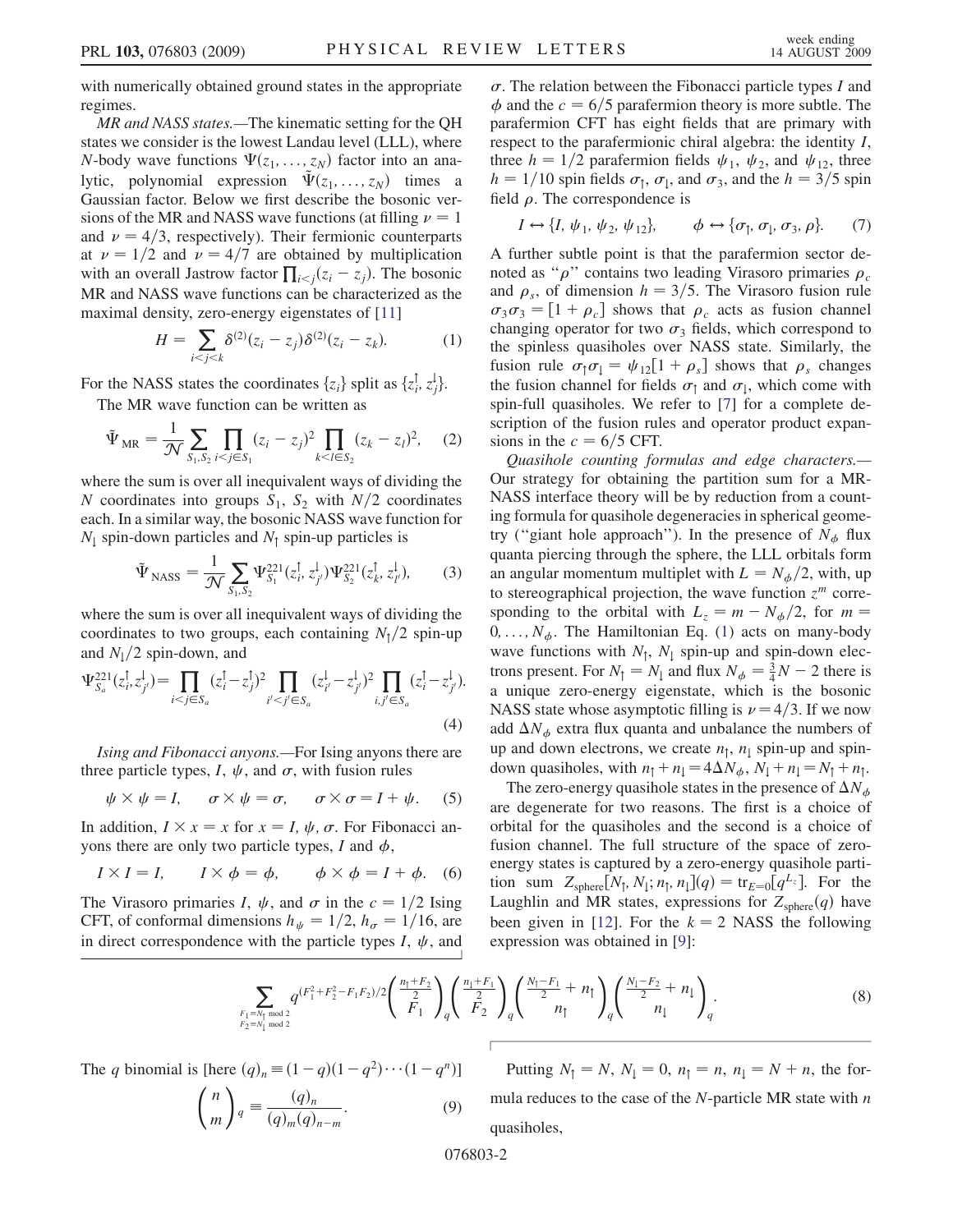<span id="page-3-0"></span>
$$
\sum_{F, (-1)^F = (-1)^N} q^{F^2/2} {n/2 \choose F}_q {\frac{N-F}{2} + n \choose n}_q.
$$
 (10)

Let us now consider the MR state and demonstrate how to extract the edge characters from the bulk counting formula. The exact physical mechanism will be described in the next section, but here we notice that if we take a large number  $n$  of quasiholes in Eq. [\(10\)](#page-3-0) and take the limit  $N \rightarrow \infty$ , the counting formula reduces to

$$
\left[\frac{1}{(q)_n}\right] \left[\sum_{F=0,2,\dots} q^{F^2/2} \binom{n/2}{F}_q\right].\tag{11}
$$

The first bracket coincides with the boson character when the limit  $n \rightarrow \infty$  is taken. The second bracket coincides with the Ising vacuum character when  $n \rightarrow \infty$ . The edge content of the MR state is thus completely reproduced.

MR-NASS interface.—We now use the ''giant hole'' technique to investigate the MR-NASS interface. We wish to consider a 2-fluid configuration on the sphere with  $N<sub>NASS</sub>$  particles making up a NASS state and  $N<sub>MR</sub>$ particles making up a MR state, so that  $N_1 = \frac{1}{2} N_{\text{NASS}} + N_{\text{C}}$ <br> $N_{\text{C}}$  and  $N_{\text{C}} = \frac{1}{2} N_{\text{NASS}}$ . The number of flux quanta needed  $N_{MR}$  and  $N_{\parallel} = \frac{1}{2} N_{NASS}$ . The number of flux quanta needed<br>to accommodate this 2-fluid state is  $N_{\parallel} = \frac{3}{2} N_{\perp} +$ to accommodate this 2-fluid state is  $N_{\phi} = \frac{3}{4} N_{\text{NASS}} + N_{\text{N-}} = 2$  Comparing with a situation where all  $N_{\text{SUSY}} +$  $N_{MR}$  – 2. Comparing with a situation where all  $N_{NASS}$  +  $N<sub>MR</sub>$  particles form a NASS state we have an excess flux of  $\Delta N_{\phi} = \frac{1}{4} N_{MR}$ , giving rise to the presence of  $n_{\uparrow} + n_{\downarrow} =$ <br> $4 \Delta N_{\phi} = N_{\phi}$  aussiparticles. Using  $N_{\phi} + n_{\phi} = N_{\phi} + n_{\phi}$  $4\Delta N_{\phi} = N_{MR}$  quasiparticles. Using  $N_{\downarrow} + n_{\downarrow} = N_{\uparrow} + n_{\uparrow}$ <br>we infer that  $n_{\phi} = 0$ ,  $n_{\phi} = N_{\phi}$ we infer that  $n_1 = 0$ ,  $n_1 = N_{MR}$ .

For the values of  $N_1$ ,  $N_1$ ,  $n_1$ , and  $n_1$  thus specified, the Hamiltonian [\(1](#page-2-0)) allows a large number of zero-energy eigenstates, as given in Eq. ([8\)](#page-2-1). However, in the presence of more realistic Coulomb interactions these states will no longer be degenerate. One expects that the lowest energy states will be phase-separated, with regions of NASS and MR liquids separated by an interface. The other states in Eq. ([8](#page-2-1)) then correspond to excitations of this interface. One can further stabilize such a configuration by assuming an orbital-dependent Zeeman term which favors the liquid to be spin polarized in a specific region, say near the south pole on the sphere.

In the limit of  $N_1$ ,  $N_1 \rightarrow \infty$  Eq. [\(8\)](#page-2-1) reduces to a charge boson factor times the following factor, accounting for neutral interface excitations

$$
\sum_{F_1, F_2 = 0, 2, 4, \dots} q^{(F_1^2 + F_2^2 - F_1 F_2)/2} \left( \frac{\frac{n_1 + F_1}{2}}{F_2} \right)_{q} \left( \frac{F_2/2}{F_1} \right)_{q}.
$$
 (12)

This expression coincides with a finitized chiral character for the vacuum sector in a  $c = 7/10$  minimal model of CFT [[13](#page-4-12)]. We conclude that the MR-NASS interface supports neutral excitations described by this precise CFT [Table [I](#page-3-1)]  $[15]$ .

The fields of the CFT at  $c = 6/5$  can be written as a direct product of fields of the CFTs at  $c = 7/10$  and  $c =$  $1/2$ . We identify the correspondence by the use of a character formula and through the discrete symmetries

<span id="page-3-1"></span>TABLE I. Primary fields of the conformal field theory at central charge  $c = 7/10$ , along with their conformal dimensions  $h$ , and fusion rules (see, e.g., [\[14\]](#page-4-14)).

| h | $\epsilon$                                              | $\epsilon'$ $\epsilon''$                  |                                                                                                                                                          |  |
|---|---------------------------------------------------------|-------------------------------------------|----------------------------------------------------------------------------------------------------------------------------------------------------------|--|
|   | $\epsilon$ 1/10 $I + \epsilon'$                         |                                           |                                                                                                                                                          |  |
|   | $\epsilon'$ 3/5 $\epsilon + \epsilon''$ $I + \epsilon'$ |                                           |                                                                                                                                                          |  |
|   |                                                         | $\epsilon''$ 3/2 $\epsilon'$ $\epsilon$ I |                                                                                                                                                          |  |
|   |                                                         |                                           | $\tilde{\sigma}$ 3/80 $\tilde{\sigma} + \tilde{\sigma}'$ $\tilde{\sigma} + \tilde{\sigma}'$ $\tilde{\sigma}$ $I + \epsilon + \epsilon' + \epsilon''$     |  |
|   |                                                         |                                           | $\tilde{\sigma}^{\prime}$ 7/16 $\tilde{\sigma}$ $\tilde{\sigma}$ $\tilde{\sigma}^{\prime}$ $\epsilon + \epsilon^{\prime}$ $I + \epsilon^{\prime \prime}$ |  |
|   |                                                         |                                           |                                                                                                                                                          |  |

associated with the fields. This requires one to consider an extended algebra produced by explicitly adding a fermion parity operator to both the  $c = 7/10$  and the  $c = 1/2$ theories,  $(-1)^F$  and  $(-1)^F'$ , which satisfy  $\{(-1)^F, \epsilon''\} = 0$ <br>and  $\ell(-1)^{F'}$ ,  $\mu\} = 0$ . The Ramond sector is then effecand  $\{(-1)^{F'}$ ,  $\psi\} = 0$ . The Ramond sector is then effec-<br>tively "doubled" so  $\sigma$ ,  $\tilde{\sigma}$  and  $\tilde{\sigma}'$  are replaced respectively "doubled," so  $\sigma$ ,  $\tilde{\sigma}$ , and  $\tilde{\sigma}'$  are replaced, respectively, by  $\sigma_{\pm}$ ,  $\tilde{\sigma}_{\pm}$ , and  $\tilde{\sigma}'_{\pm}$ , each having a well-defined fermion parity given by the subscript. Their fusion rules are fermion parity given by the subscript. Their fusion rules are now constrained so that fermion parity is respected.

The fields are related through the following relations

<span id="page-3-2"></span>
$$
\sigma_1 = \tilde{\sigma}_+ \otimes \sigma_+ + \tilde{\sigma}_- \otimes \sigma_-, \quad \sigma_1 = \tilde{\sigma}_+ \otimes \sigma_- + \tilde{\sigma}_- \otimes \sigma_+, \n\sigma_3 = \epsilon' \otimes \psi + \epsilon \otimes I, \quad \psi_1 = \tilde{\sigma}'_+ \otimes \sigma_- + \tilde{\sigma}'_- \otimes \sigma_+, \n\psi_2 = \tilde{\sigma}'_+ \otimes \sigma_+ + \tilde{\sigma}'_- \otimes \sigma_-, \quad \psi_{12} = \epsilon'' \otimes I + I \otimes \psi, \n\rho = \epsilon' \otimes I + \epsilon \otimes \psi, \quad I = \epsilon'' \otimes \psi + I \otimes I,
$$
\n(13)

where the notation  $\phi_1 \otimes \phi_2$  describes a direct product of a field in the  $c = 7/10$  theory ( $\phi_1$ ) and a field in the  $c = 1/2$ theory  $(\phi_2)$ . In addition, the two Virasoro primaries  $\rho_s$  and  $\rho_c$  have the following decompositions:

$$
\rho_s = \epsilon \otimes \psi, \qquad \rho_c = \epsilon' \otimes I. \tag{14}
$$

<span id="page-3-3"></span>A physical way of viewing the creation of the  $c = 7/10$ edge between the MR state and the NASS state is by starting with counterpropagating edges, with  $\bar{c} = 1/2$ and  $c = 6/5 = 1/2 + 7/10$ , respectively, and introducing tunneling between the two edges. As the tunneling increases, the counterpropagating Majorana fermions gap out, leaving behind only the  $c = 7/10$  edge. It is useful in this case to consider an inverted form of Eq. [\(13\)](#page-3-2), which contains explicitly both counterpropagating modes. In this way, one can identify those degrees of freedom which gap out and those which remain behind. For example, at the level of the characters the following relation holds:

$$
\bar{\psi}\psi_{12} + \bar{I}_{1/2}I_{6/5} = I_{7/10}(\bar{\psi}\psi + \bar{I}_{1/2}I_{1/2}) \n+ \epsilon''(\bar{\psi}I_{1/2} + \bar{I}_{1/2}\psi).
$$
\n(15)

Here  $I_{1/2}$ ,  $I_{7/10}$ , and  $I_{6/5}$  are the identity fields for the three theories. The combinations of fields appearing within parentheses gap out when an effective mass term  $m\bar{\psi}\psi$  is generated by tunneling, leaving only the  $c = 7/10$  degrees of freedom behind on the edge.

Gedanken experiments.—To illustrate the role of the  $c =$  $7/10$  interface as a "mediator" between two regions of